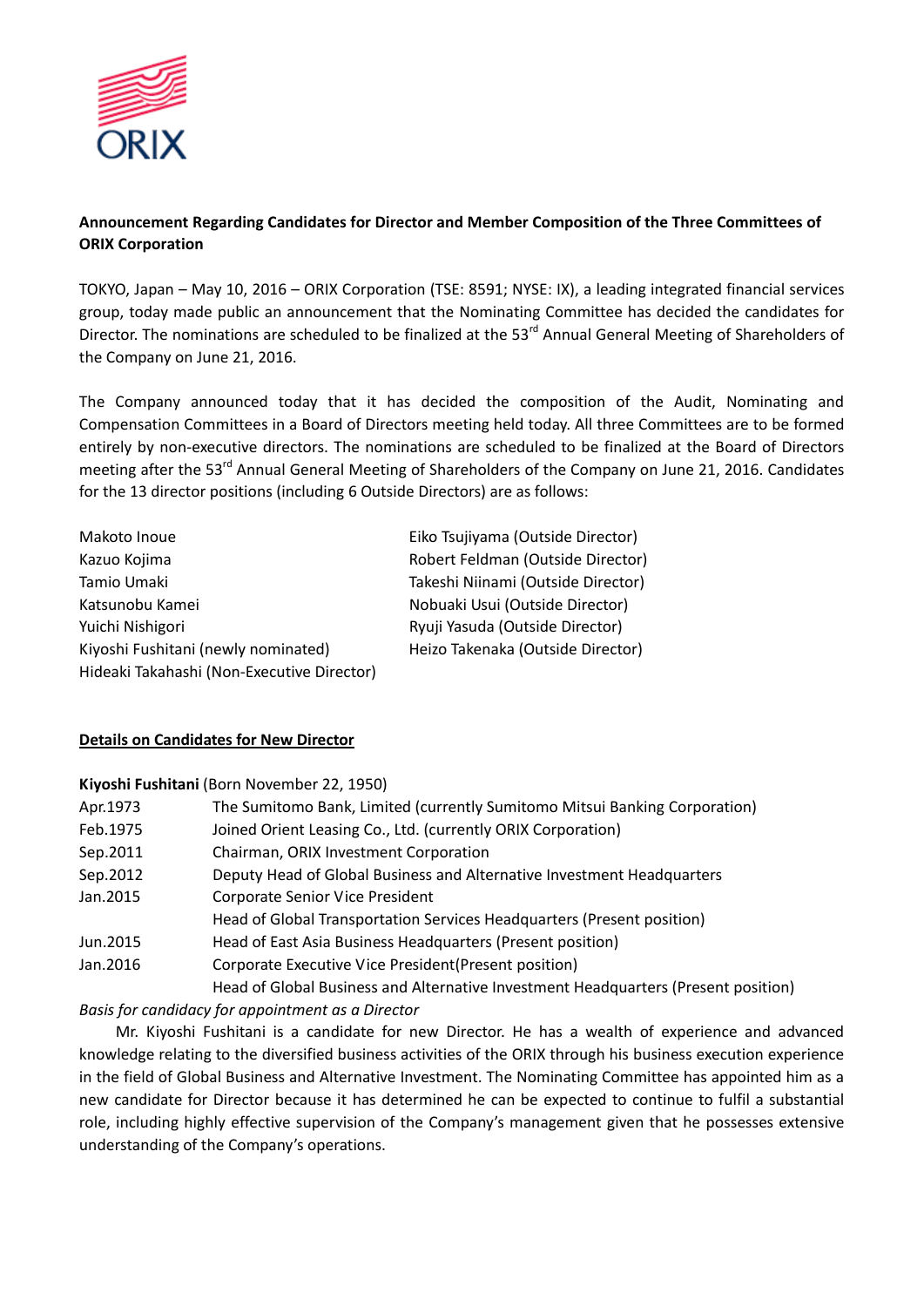#### **Details on Candidates for Outside Director**

| Eiko Tsujiyama (Born December 11, 1947) |  |  |  |  |
|-----------------------------------------|--|--|--|--|
|-----------------------------------------|--|--|--|--|

| Apr.1974  | <b>Certified Public Accountant</b>                                               |
|-----------|----------------------------------------------------------------------------------|
| Aug. 1980 | Assistant Professor, Ibaraki University's School of Humanities                   |
| Apr. 1985 | Assistant Professor, Musashi University's School of Economics                    |
| Apr. 1991 | Professor, School of Economics at Musashi University                             |
| Apr. 1996 | Dean, School of Economics at Musashi University                                  |
| Apr. 2003 | Professor, School of Commerce and the Graduate School of Commerce at Waseda      |
|           | University (present position)                                                    |
| Sep.2004  | Professor, Faculty of Commerce at Waseda University (present position)           |
| Jun. 2008 | Corporate Auditor, Mitsubishi Corporation (present position)                     |
| Jun.2010  | Outside Director, ORIX Corporation (present position)                            |
| Sep.2010  | Dean, Graduate School of Commerce at Waseda University                           |
| May 2011  | Corporate Auditor, Lawson, Inc. (present position)                               |
| Jun.2011  | Audit and Supervisory Board Member, NTT DOCOMO, INC (present position)           |
| Jun.2012  | Audit and Supervisory Board Member, Shiseido Company, Limited (present position) |
|           | Basis for candidacy for appointment as an Outside Director                       |

Ms. Eiko Tsujiyama is a candidate for Outside Director. She serves as a professor of Waseda University, Faculty of Commerce and has served on government and institutional finance and accounting councils both in Japan and overseas. She has extensive knowledge as a professional accountant.

As Chairperson of the Audit Committee, she has received periodic reports from the Company's internal audit unit and actively expressed her opinions and made proposals, while leading discussions on the effectiveness of the Company's internal control system.

The Nominating Committee has appointed her as a candidate for Outside Director because it has determined she can be expected to continue to fulfil a substantial role, including highly effective supervision of the Company's management by utilizing a wealth of her knowledge and experience, etc., from an independent and objective standpoint.

#### **Robert Feldman** (Born June 12, 1953)

| Oct. 1983 | Economist, International Monetary Fund                                                                                                                                  |
|-----------|-------------------------------------------------------------------------------------------------------------------------------------------------------------------------|
| May 1989  | The chief economist, Salomon Brothers Inc. (currently Citigroup Global Markets Japan Inc.)                                                                              |
| Feb. 1998 | Joined Morgan Stanley Securities, Ltd. (currently Morgan Stanley MUFG Securities Co., Ltd.)<br>as Managing Director and Chief Economist Japan                           |
| Apr. 2003 | Managing Director, Co-Director of Japan Research and Chief Economist, Morgan Stanley<br>Japan Securities Co., Ltd. (currently Morgan Stanley MUFG Securities Co., Ltd.) |
| Dec. 2007 | Managing Director and Head of Japan Economic Research, Morgan Stanley Japan Securities<br>Co., Ltd. (currently Morgan Stanley MUFG Securities Co., Ltd.)                |
| Jun. 2010 | Outside Director, ORIX Corporation (present position)                                                                                                                   |
| Jul. 2012 | Managing Director, Chief Economist and Head of Fixed Income Research, Morgan Stanley<br>MUFG Securities Co., Ltd.                                                       |
| Mar. 2014 | Managing Director and Chief Economist, Morgan Stanley MUFG Securities Co., Ltd. (present<br>position)                                                                   |

### *Basis for candidacy for appointment as an Outside Director*

Mr. Robert Feldman is a candidate for Outside Director. He currently serves as Managing Director at Morgan Stanley MUFG Securities Co., Ltd., and as an economist, has a deep understanding of the environment and events of business management both in Japan and overseas.

As Chairperson of the Compensation Committee, he has actively expressed his opinions and made proposals during deliberations on the Directors' compensation system and compensation levels in order to enhance their role as medium- and long-term incentives, from a global perspective based on his wide-ranging experience and knowledge.

The Nominating Committee has appointed him as a candidate for Outside Director because it has determined he can be expected to continue to fulfil a substantial role, including highly effective supervision of the Company's management by utilizing a wealth of his knowledge and experience, etc., from an independent and objective standpoint.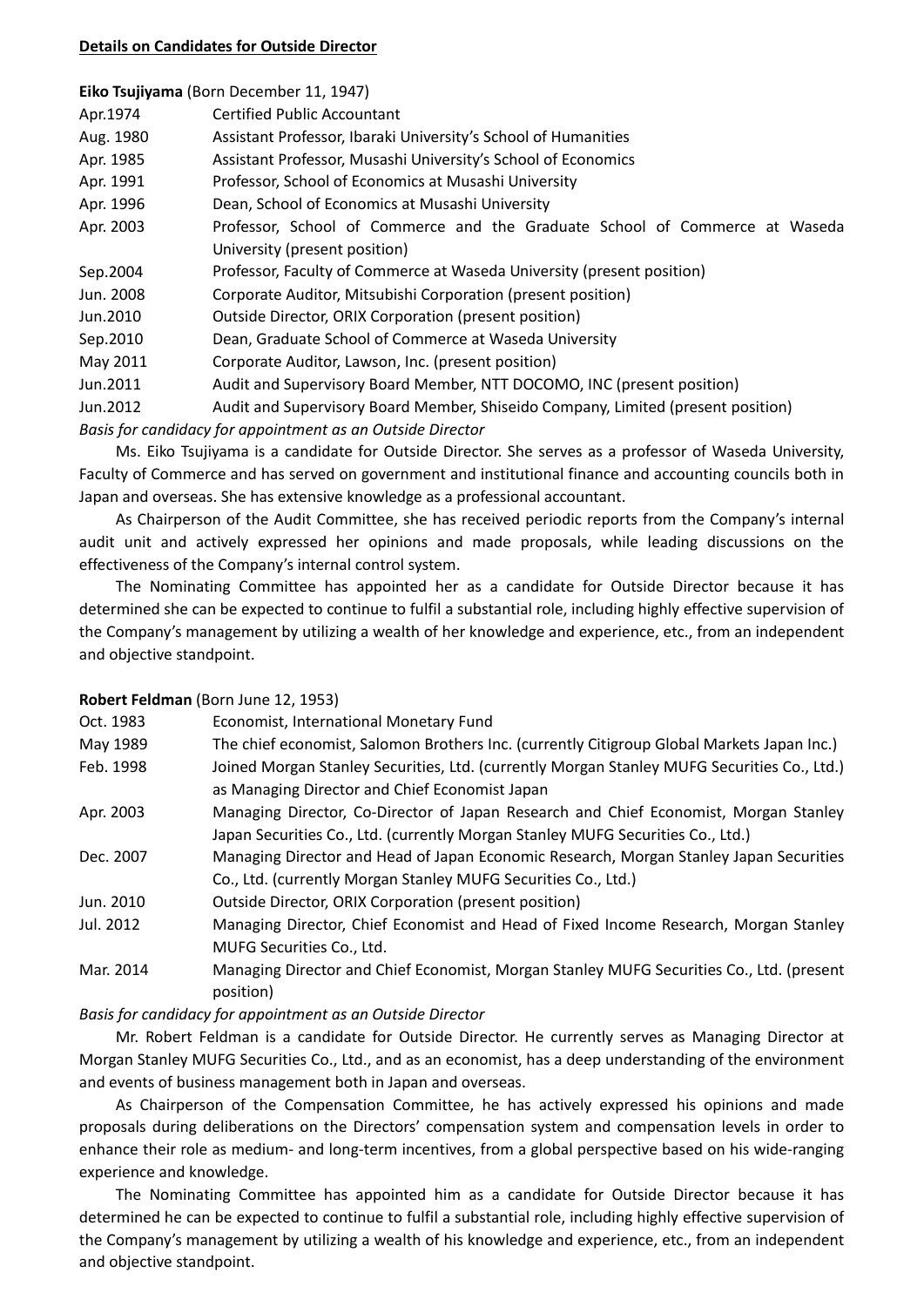### **Takeshi Niinami** (Born January 30, 1959)

| Jun. 1995 | President of Sodex Corporation (currently LEOC Co., Ltd.)                         |  |
|-----------|-----------------------------------------------------------------------------------|--|
| Apr. 2001 | Unit Manager of Lawson Business and Mitsubishi's Dining Logistical Planning team, |  |
|           | Consumer Industry division, Mitsubishi Corporation                                |  |
| May 2002  | President, Representative Director and Executive Officer, Lawson, Inc.            |  |
| Mar. 2005 | President, Representative Director and CEO, Lawson, Inc.                          |  |
| Jun. 2010 | Outside-Director, ORIX Corporation (present position)                             |  |
| May 2013  | Representative Director and CEO, Lawson, Inc.                                     |  |
| May 2014  | Chairman and Representative Director, Lawson, Inc.                                |  |
| May 2014  | Chairman and Director, Lawson, Inc.                                               |  |
| Jun. 2014 | Outside Director, Mitsubishi Motors Corporation (present position)                |  |
| Oct. 2014 | President, Suntory Holdings Limited. (present position)                           |  |
|           |                                                                                   |  |

*Basis for candidacy for appointment as an Outside Director*

Mr. Takeshi Niinami is a candidate for Outside Director. He currently serves as President of Suntory Holdings Limited.

He has actively expressed his opinions and made proposals during deliberations at Board of Directors Meeting, Nominating Committee, and Compensation Committee, pointing to important matters regarding company management by using his managerial decision making skills based on his wide-ranging experience and knowledge.

The Nominating Committee has appointed him as a candidate for Outside Director because it has determined he can be expected to continue to fulfil a substantial role, including highly effective supervision of the Company's management by utilizing a wealth of his knowledge and experience, etc., from an independent and objective standpoint.

### **Nobuaki Usui** (Born January 1, 1941)

| May 1995  | Director-General of the Tax Bureau, Ministry of Finance                      |  |
|-----------|------------------------------------------------------------------------------|--|
| Jan. 1998 | <b>Commissioner, National Tax Agency</b>                                     |  |
| Jul. 1999 | Administrative Vice Minister, Ministry of Finance                            |  |
| Jan. 2003 | Governor and CEO, National Life Finance Corporation (currently Japan Finance |  |
| Dec.2008  | Corporation)                                                                 |  |
| Jun. 2011 | Outside Auditor, KONAMI CORPORATION (currently KONAMI HOLDINGS CORPORATION)  |  |
|           | (present position)                                                           |  |
| Jun. 2012 | Outside-Director, ORIX Corporation (present position)                        |  |

*Basis for candidacy for appointment as an Outside Director*

Mr. Nobuaki Usui is a candidate for Outside Director. He served successively as the Administrative Vice Minister of Ministry of Finance and the Governor and CEO of National Life Finance Corporation. He has a wealth of knowledge and experience as a finance and tax expert.

As Chairperson of the Nominating Committee, he has actively expressed his opinions and made proposals, leading discussions and deliberations on members of the Board of Directors and executive officers suitable for the Company's business operations.

The Nominating Committee has appointed him as a candidate for Outside Director because it has determined he can be expected to continue to fulfil a substantial role, including highly effective supervision of the Company's management by utilizing a wealth of his knowledge and experience, etc., from an independent and objective standpoint.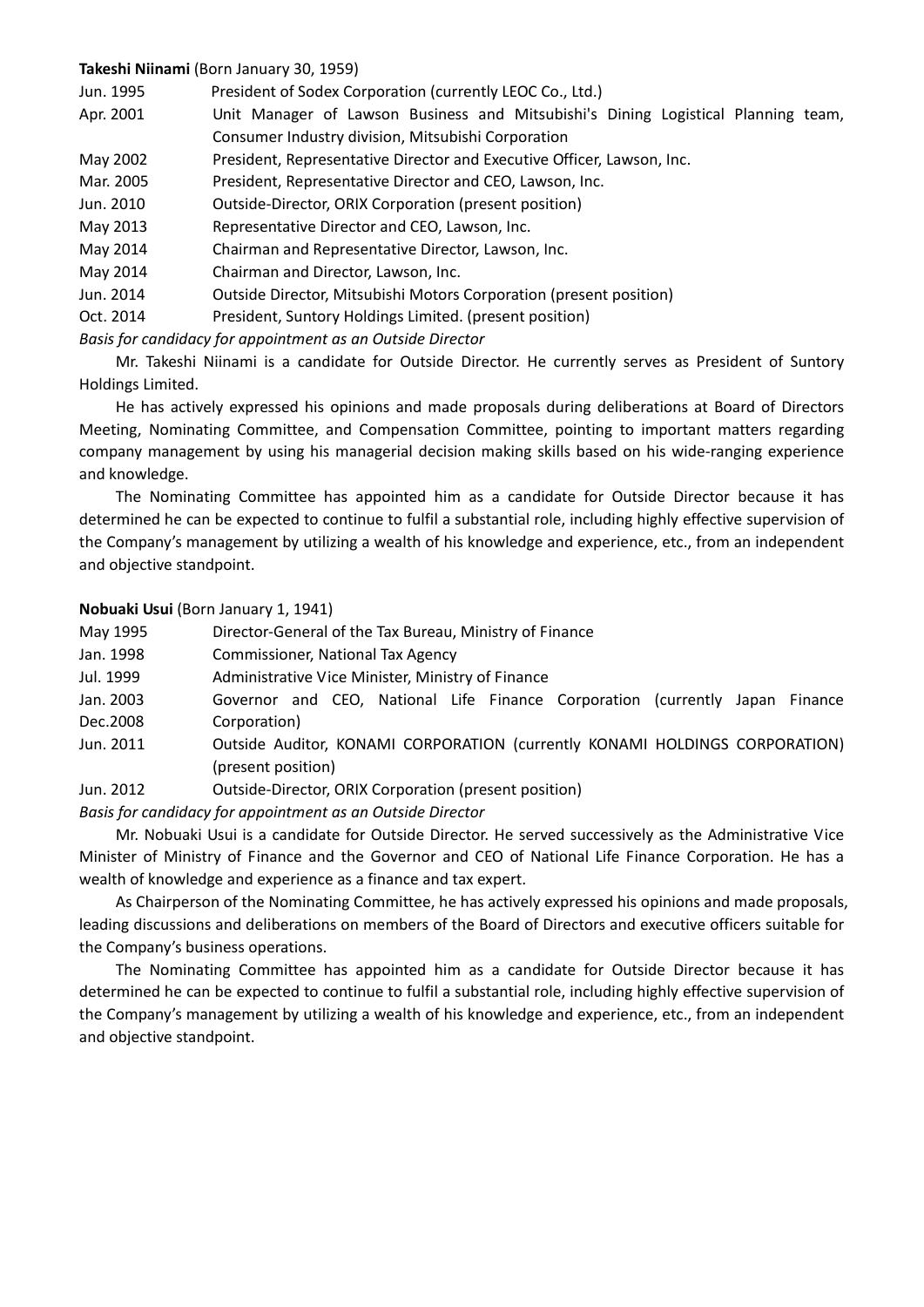## **Ryuji Yasuda** (Born April 28, 1946)

| Jun. 1991 | Director, McKinsey & Company |
|-----------|------------------------------|
|-----------|------------------------------|

Jun. 1996 Chairman, A. T. Kearney, Asia

Jun. 2003 Chairman, J-Will Partners, Co., Ltd.

Outside Director, Daiwa Securities Group Inc. (present position)

Apr. 2004 Professor, Graduate School of International Corporate Strategy at Hitotsubashi University

Apr. 2007 Outside Director, Fukuoka Financial Group, Inc. (present position)

Jun. 2009 Outside Director, Yakult Honsha Co., Ltd. (present position)

Jun. 2013 Outside-Director, ORIX Corporation (present position)

Jun. 2015 Outside-Director, Benesse Holdings, Inc. (present position)

*Basis for candidacy for appointment as an Outside Director*

Mr. Ryuji Yasuda is a candidate for Outside Director. He served successively as Director of McKinsey & Company and Chairman of A.T. Kearney, Asia, and currently serves as an adjunct professor at Graduate School of International Corporate Strategy at Hitotsubashi University. He has a specialized knowledge on corporate strategy acquired through a wide range of past experience.

He has actively expressed his opinions and made proposals during deliberations at Board of Directors Meeting, Nominating Committee, Audit Committee and Compensation Committee pointing to important matters regarding company management, using his expertise in corporate strategy.

The Nominating Committee has appointed him as a candidate for Outside Director because it has determined he can be expected to continue to fulfil a substantial role, including highly effective supervision of the Company's management by utilizing a wealth of his knowledge and experience, etc., from an independent and objective standpoint.

# **Heizo Takenaka** (Born March 3, 1951)

| Apr.1990  | Assistant Professor, Faculty of Policy Management at Keio University                     |
|-----------|------------------------------------------------------------------------------------------|
| Apr.1996  | Professor, Faculty of Policy Management at Keio University                               |
| Apr.2001  | Minister of State for Economic and Fiscal Policy                                         |
| Sep.2002  | Minister of State for Financial Services and for Economic and Fiscal Policy              |
| Jul.2004  | Elected to House of Councillors                                                          |
| Sep.2004  | Minister of State for Economic and Fiscal Policy and Communications and Privatization of |
|           | <b>Postal Services</b>                                                                   |
| Oct.2005  | Minister for Internal Affairs and Communications and Privatization of Postal Services    |
| Dec. 2006 | Director, Academyhills (present position)                                                |
| Aug. 2009 | Chairman and Director, PASONA Group Inc. (present position)                              |
| Apr.2010  | Professor, Faculty of Policy Management at Keio University                               |
| Jun. 2015 | Outside-Director, ORIX Corporation (present position)                                    |
| Apr.2016  | Professor, Faculty of Regional Development Studies at Toyo University                    |
|           |                                                                                          |

*Basis for candidacy for appointment as an Outside Director* 

Mr. Heizo Takenaka is a candidate for Outside Director. He served successively as Minister of State for Economic and Fiscal Policy, Minister of State for Financial Services, Minister of State for Communications and Privatization of Postal Services and Minister for Internal Affairs, and currently serves as Professor of Toyo University, Faculty of Regional Development Studies. He has a deep understanding of the environment and events of business management and Financial Service both in Japan and overseas.

The Nominating Committee has appointed him as a candidate for Outside Director because it has determined he can be expected to continue to fulfil a substantial role, including highly effective supervision of the Company's management by utilizing a wealth of his knowledge and experience, etc., from an independent and objective standpoint.